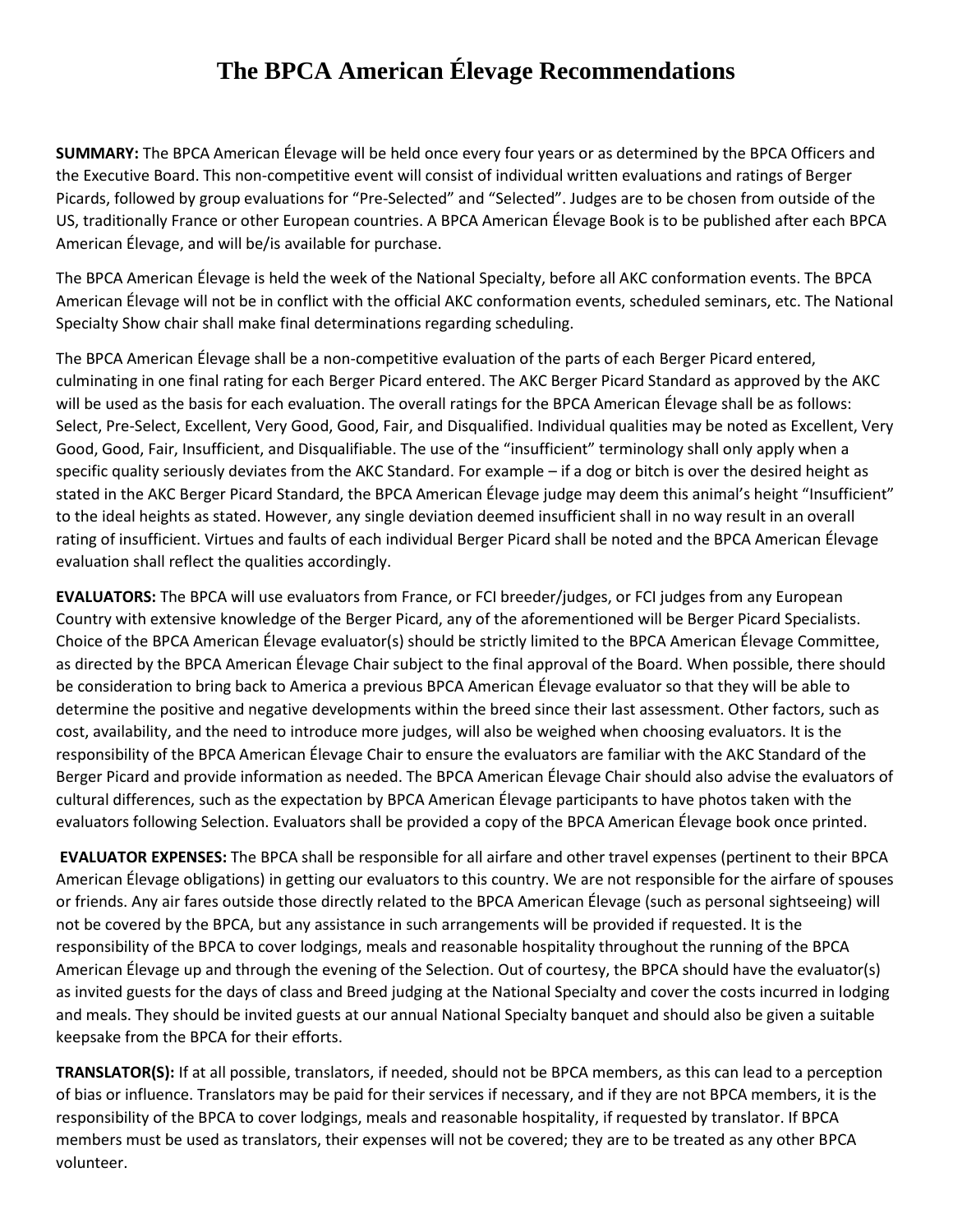**VENUE (LOCATION):** The BPCA American Élevage will generally be held in the same location that will be used for the Specialty following the BPCA American Élevage. This space must have room for a ring for each judge, tables for participants to check in, a measuring area out of the flow of traffic, easels and signs for information, data entry area, photo area, seating for spectators, and room for Berger Picards to move around, and wait. Power must be available and light must be adequate. Audio equipment may be needed. This area may also be the location for the final Selection. All Berger Picards will be assessed on-site only. Only those Berger Picards entered in the BPCA American Élevage will be assessed – solicitation of the judges for private evaluations is highly inappropriate, and should be discouraged in written guidelines before the event.

**BPCA AMERICAN ÉLEVAGE LOGO**: There shall be a BPCA American Élevage logo designed for this event that can coincide with the National specialty Logo for that year, for use in pins, catalogs, t-shirts, fundraising, etc. The BPCA American Élevage Chair will choose the final logo, with their committees input if desired.

**ENTRIES:** The BPCA American Élevage entry, either in paper or electronic form, will require the registered name, color, sex, sire and dam, date of birth, registration number (including country of origin of that registration number), owner's name, address, email, phone number, and the signature of owner(s) agreeing to abide by the rules of the BPCA American Élevage, agreeing to publishing the results in the official BPCA American Élevage publication and agreeing to the fact that the returned and duly signed entry form is the property of the Berger Picard Club of America. Once an owner(s) signs this BPCA American Élevage form, he/she (they) has/have consented to the publishing of the evaluation regardless of the rating assigned. Entries received for the BPCA American Élevage will be randomly allocated between judges in a BPCA American Élevage year where there are two evaluators. Once an entrant has been assigned an evaluator by the BPCA American Élevage Committee, there will be no switching of the allocated evaluator. Exceptions to this rule will be made: If your Berger Picard was assessed by the assigned evaluator in a previous BPCA American Élevage. If you purchased a Berger Picard from the evaluator. If on-site scheduling changes are needed to accommodate an evaluator, or maintain the BPCA American Élevage schedule. No entry fees will be refunded if an owner refuses to show to the assigned evaluator. In a BPCA American Élevage year where there is only one evaluator, all entrants will be assessed by the same individual. Berger Picards should be entered prior to the event's selected closing date, which should ideally be at least three weeks to four weeks prior to the start of the BPCA American Élevage event. However, any Berger Picard may be entered on-site as well, schedule permitting. All pre-entered Berger Picards will pay a standard fee as determined by the BPCA American Élevage Committee and subject to the final approval of the Board. i.e., \$30.00 per male/female, while any on-site entry will pay an additional fee (a late fee so to speak) not to be more than \$10.00 over and above the pre-entered fee. There can be a reduced entry fee for multiple dog entries. Puppy Entries shall begin with a standard reduced fee and can also have a similarly reduced entry fee for multiple puppy entries. The denomination of this fee is to be determined by the BPCA American Élevage Committee subject to the final approval of the Board.

**CLASSES:** Any Berger Picard may enter the BPCA American Élevage. There will be no differentiation based on intact vs. spayed / neutered Berger Picards, imported or domestic, shown in AKC events or not. Any Berger Picard deemed Excellent Pre-Select is automatically eligible for entry in the final Selection. Participation in the final Selection is strictly voluntary and the absence of any Berger Picard in this final portion of the event will not alter that animal's evaluation. It will be so noted in the BPCA American Élevage publication that this animal was absent from final Selection.

There shall be three (3) classes in the BPCA American Élevage event: 1) Regular – ANY dog or bitch over the age of 12 months on the day the BPCA American Élevage begins. Within this class, after examination by the evaluator, a Berger Picard between the ages of 12 - 18 months will fall into an area that is "Evaluators Choice". The evaluator has complete discretion as to whether a Berger Picard of this age will be treated as an adult or a puppy for the purpose of assigning a rating and possibly proceeding to Adult or Puppy Selection. If the evaluator feels a young Berger Picard is not yet mature enough to warrant an adult rating, they may opt to put them in puppy. On the other hand, if the youngster is very developed, they may choose to put them into adult. 2) Puppy – a Berger Picard under 12 months on the day the BPCA American Élevage begins. The entry fee for this class will be less than the Regular class entry. Those puppies rated as "Very Promising" are eligible for Puppy Selectioning. At his/her discretion, an evaluator rarely may choose to move a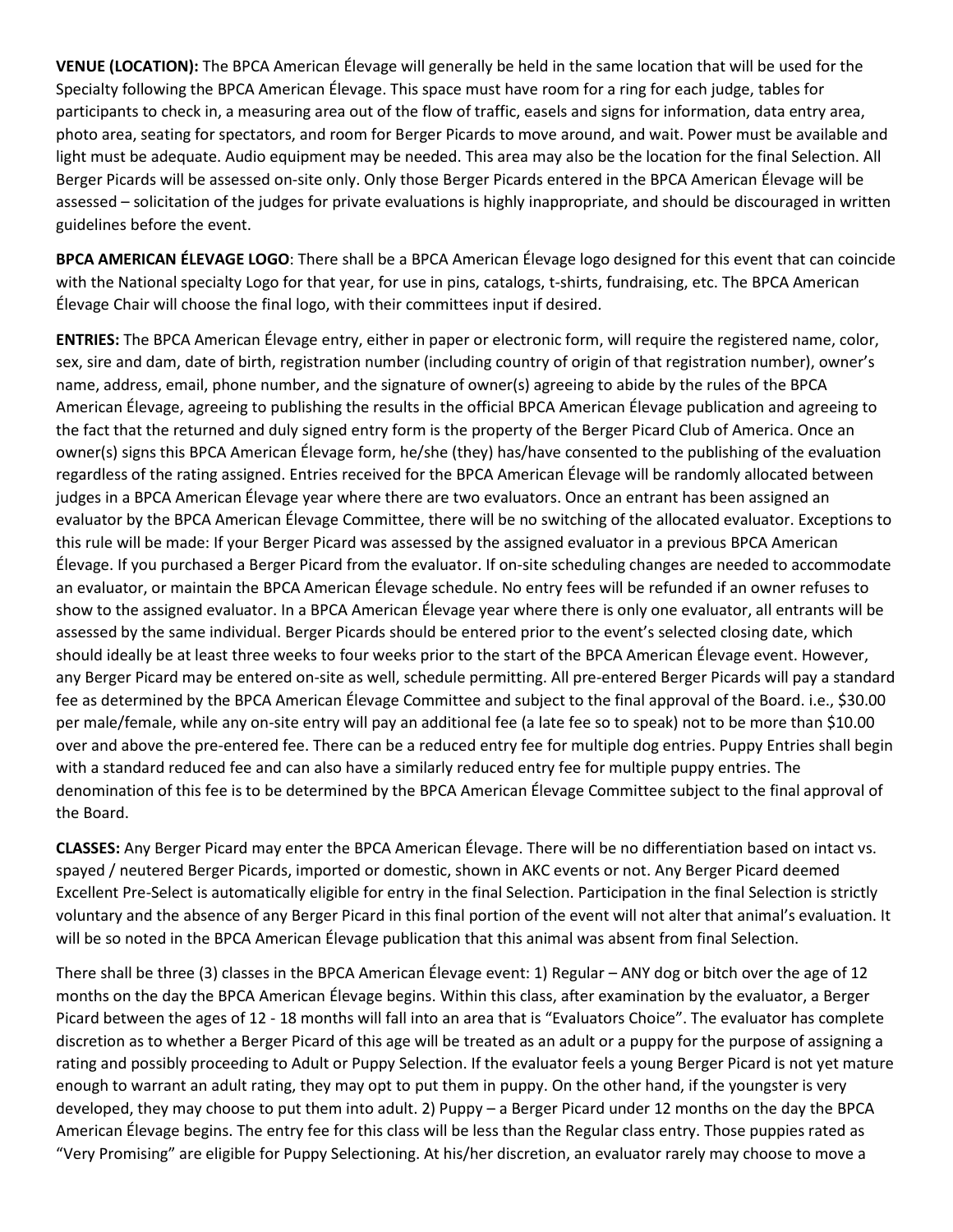very mature puppy to the adult Selection process by assigning a rating of Excellent Pre-Select. 3) Companion – a class for companion Berger Picards. It will be at the discretion of the owner as to whether a Berger Picard will be entered in the Regular or Companion class. The evaluation process will be the same, and Excellent Pre-select rated Berger Picards will advance to Selection. This designation simply indicates the Berger Picard was not intended as a breeding animal at time of acquisition. No Berger Picard will be required to use the Companion class.

**HEALTH CLEARANCES:** It is recommended that any verifiable health clearance: i.e.: OFA, OVC, Cerf, CSNB, Cardiac results etc. be submitted as part of that individual Berger Picard's entry form. This information shall be published in the final BPCA American Élevage book. However, lack of submission of any of these health clearances shall not be considered an incomplete entry and should in no way affect the rating of that animal.

**MEASURING OF BERGER PICARDS:** The official measurer and the BPCA American Élevage Chair shall meet with the evaluator(s) and shall detail how the evaluators wish to have their measurements done. The goal is uniformity and consistency in measuring, to the satisfaction of the evaluators. For this reason, the official measurer shall ideally be the same person throughout the event. The evaluator(s) may also remeasure a dog in the ring at their discretion.

**PHOTOS ON-SITE:** There should be access to a competent photographer on site. Good photos enhance the overall look of the final publication as well as insuring that all Berger Picards entered are pictured. Photos will reflect the appearance of the Berger Picard at the time of the BPCA American Élevage.

**NUMBERING SEQUENCE:** 100's – all Brindle Dogs 200's – all Brindle Bitches 300's – all Fauve Charbonne Dogs 400's – all Fauve Charbonne Bitches 500's – all True Fawn Dogs 600's – all True Fawn Bitches.

**SCHEDULING (OFF SITE):** The BPCA American Élevage Chair shall designate a BPCA American Élevage committee member to receive all entries with completed entry form(s), photo(s), and pedigree(s) and payment of the established BPCA American Élevage entry fee. This person will be responsible for issuing individual numbers for each Berger Picard entered, and allocating a time slot for the evaluation on-site. As each entry is processed, a file for each individual Berger Picard will be maintained containing the following: dog (bitch) number, color of entrant, presence or absence of pedigree and presence or absence of entry fee(s). These files will be brought to the BPCA American Élevage site.

**SCHEDULING (ON-SITE):** Berger Picards will be assessed every ten to twenty minutes throughout the day(s) set aside for the BPCA American Élevage, as determined by the size of the entry. Evaluators will be provided with a one hour lunch, as well as at least two 15 minute breaks during the day. It is imperative that a BPCA American Élevage committee member be responsible for maintaining the ring schedule. Last minute entries must be accommodated whenever possible. While judges are often willing to work late doing evaluations, the BPCA American Élevage must end each day at least 30 minutes before any scheduled events such as seminars, puppy match, dinners, etc.

**BPCA AMERICAN ÉLEVAGE FORM:** The BPCA American Élevage form shall be comprised of a three part form – one copy for the owner, one copy for the BPCA American Élevage Chair, and one copy for those responsible for assembling the BPCA American Élevage book. There shall be one BPCA American Élevage form for each individual dog/bitch entered. At no time can a BPCA American Élevage form be changed or altered unless it is done by both the judge and the BPCA American Élevage Chair simultaneously in the presence of each other. Any changes will be initialed by both BPCA American Élevage Chair and the BPCA American Élevage judge responsible for that evaluation. Prior to entering the BPCA American Élevage ring, the only writing to be found on this form will be those measurements as noted by the Chief Measurer along with the dog's number for the event. A call name may also be noted, if necessary, to identify the correct form for the owner.

**BPCA AMERICAN ÉLEVAGE CATALOGUE:** At the discretion of the Élevage Committee. If possible, there shall be a BPCA American Élevage catalogue available for sale during the course of the BPCA American Élevage. Paid advertising will be accepted for insertion in this catalogue based on a per page rate as determined by the BPCA American Élevage Committee. The catalog will be sectioned by color and sex of each preentered Berger Picard with their armband number, containing sire and dam, date of birth, registration number, dogs registered name and name of the owner and breeder.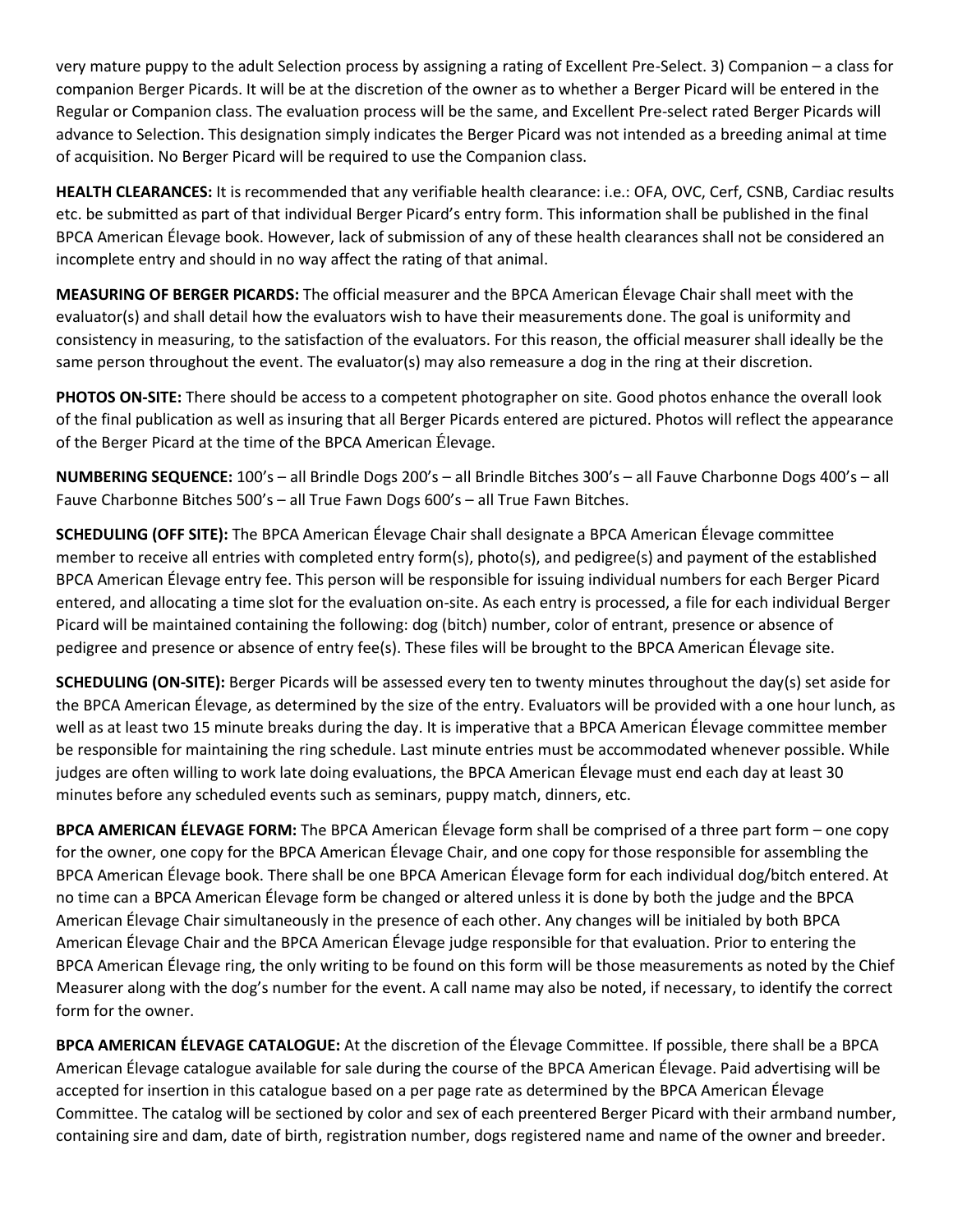This catalogue will not be limited to size (i.e.: number of pages) since paid ads and the sale of these catalogues will more than cover the cost of printing. Blank pages to note on-site entries and pre-selects should be included.

**BPCA AMERICAN ÉLEVAGE PRE-SELECT LISTING:** After all initial evaluations of all Berger Picards have been completed and prior to the final Selection event, the BPCA American Élevage committee shall compile a list of all preselect dogs and bitches categorized by color and sex. This print out will be made available – at no cost- to any individual who has purchased a catalog.

**EXHIBITORS:** During each individual evaluation of any Berger Picard, the only persons permitted in the ring at the time of the evaluation shall be the BPCA American Élevage judge, the scribe, the translator, the owner(s), the breeder and the handler (if any) of that particular dog. This is not to say that all of these parties must be in the ring at that time but merely that they will be the only persons allowed in the ring. The evaluator will be in complete control of his ring, and may choose to further limit those allowed, and how they will participate, or to allow additional persons at his / her discretion.

**BPCA AMERICAN ÉLEVAGE FINALE - SELECTION:** The finale of the BPCA American Élevage event called the Selection will be held on the last day of the BPCA American Élevage. The sequence for Selection will be as follows: 1. all pre-select Brindle Dogs 2. all pre-select Brindle bitches 3. all pre-select Fauve Charbonne dogs 4. all Fauve Charbonne bitches 5. all pre-select True Fawn dogs 6. all pre-select True Fawn bitches in the event that are few True Fawn dogs and bitches, the BPCA American Élevage evaluator(s) may elect to include the True Fawn dogs and bitches with the Fauve Charbonne dogs and bitches. Participation in the final Selection is strictly voluntary and any dog or bitch not present will be indicated as "absent from Selection" in the final BPCA American Élevage publication. Their absence will in no way alter or affect the result of their BPCA American Élevage rating.

Puppy Selection will be scheduled as the evaluators prefer. After the final Selection is completed, group photos of all Select dogs and bitches either all together or according to color will be taken. A group photo of all puppy "Selects" will be taken upon completion of the BPCA American Élevage Puppy Show as well. All group photos of Select Berger Picards by color and of the puppy Group winners will become the property of the Berger Picard Club of America. The BPCA American Élevage Chair shall provide three sets of photos and a list of all Select dogs/bitches by group to the National Specialty Show Chair. Copies of these group photos should be made available to interested parties. The National Specialty Show Chair will be responsible to direct one set to the BPCA archives, the second set to the Picardier and the third to the BPCA website. The BPCA should request copies (digital or print) of these Group photos – one set for the Club archives, one set for the BPCA American Élevage Committee, and one set for the Picardier. Should any Select dog or bitch be absent from the group photo, it shall be so noted for the record.

**BPCA AMERICAN ÉLEVAGE SOUVENIR:** The BPCA American Élevage Committee should give an appropriate BPCA American Élevage keepsake for each Berger Picard entered in the BPCA American Élevage event. Cost of these objects should be a consideration. A BPCA American Élevage logo pin is an appropriate token, balancing cost and value.

**AWARDS:** There shall be no awards given to any Berger Picard going BPCA American Élevage Select – i.e.: ribbon, trophy or anything else that may be deemed an award. However, every exhibitor will be given a suitable Élevage souvenir for every *full* standard dog/puppy entry in the event as indicated above. A reduced fee for multiple entries will be included with the standard entry of one souvenir.

**EQUIPMENT:** In order to hold the BPCA American Élevage, the following equipment is required. A basic ring setup, including matting for the floors, ring dividers, a table and chairs. The BPCA should own its own measuring device (wicket) which can be used for subsequent BPCA American Élevage events. Consistent measuring relies on use of this device. A tape measure is also needed (one that shows inches and centimeters). Technology changes as the years progress. The BPCA Élevage Committee will provide a list of needed technology in order to fulfill the recommendations of the BPCA American Élevage as described in this document approximately one year prior to the upcoming BPCA American Élevage. This will ensure that the proper technology is available on site each day. Standard stationary supplies, clipboards, folders, stapler, clips, rubber bands, etc Poster boards or other means of publishing results Armbands for each entry.